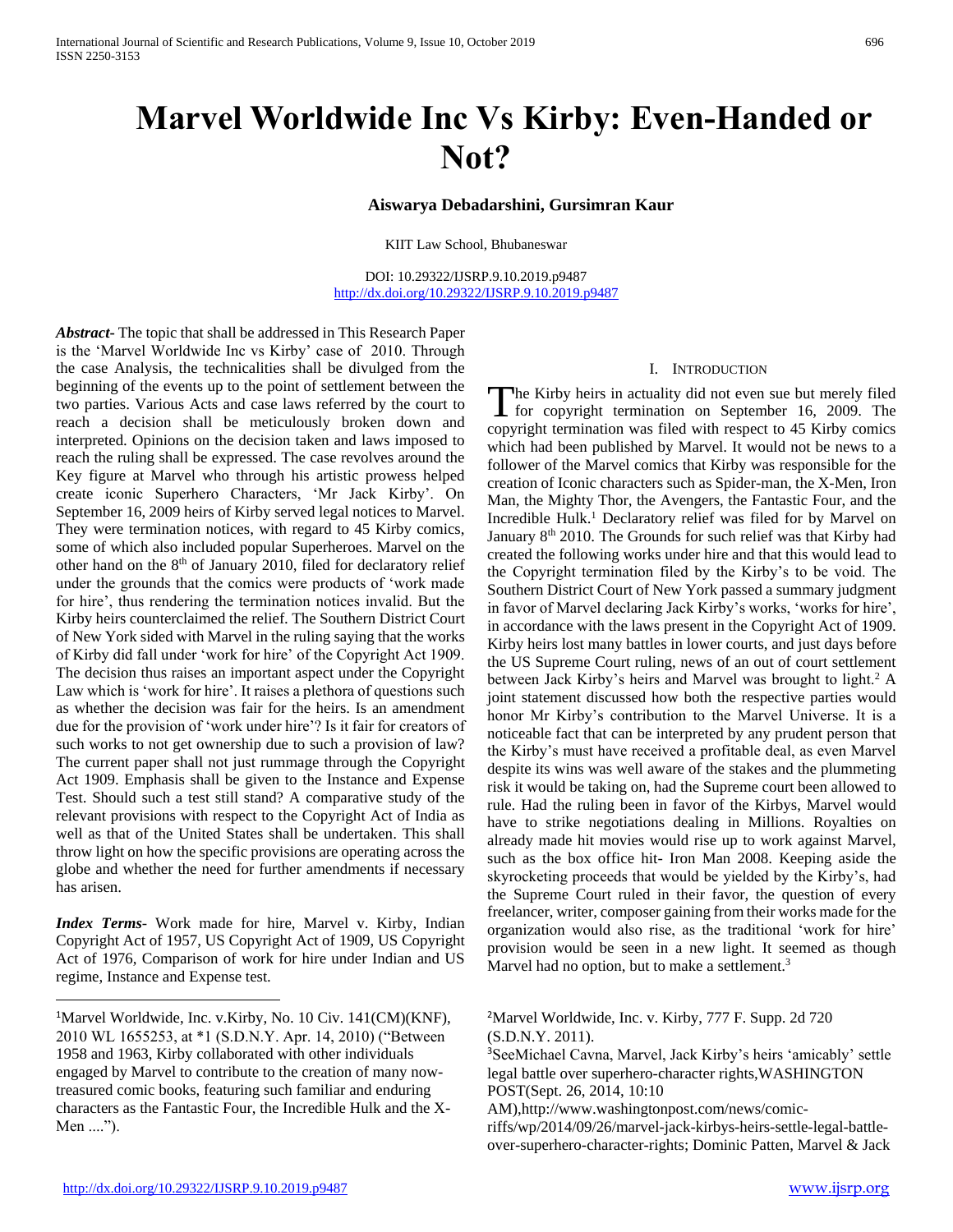## II. WORK FOR HIRE: A COMPARATIVE ANALYSIS

 The two Copyright Acts of 1909 and 1976 shall be looked into, to analyze how the work for hire doctrine works. A common question raised shall be that why was the Copyright Act of 1909 looked into when the 1976 one was already prevalent? This is because all the copyrights attained before 1/1/1978 shall fall under the scope of the Copyright Act of 1909. Since the protection period for the first term shall be 28 years and the second term 67 years. So for the pre 1978 period copyrights, the protection period for some provisions could extend to 2072. Therefore in the Kirby case the Southern District Court looked into the 1909 Act, as the Kirby's had given Copyright Termination notices for 45 Comics which had been published by Marvel between the years 1958 and 1963. Thus falling under the pre requisites of the 1909 Act. The phrase 'work made for hire' appeared only in section 26 of the 1909 Act. It was in the form of a definition only, stating that the word 'author' shall be interpreted as an employer in the situation of a 'work made for hire'. The words Author or Employer were not defined either, leaving the section amorphous. The courts as an act of making up for what was unfilled, constructed the 'Instance and Expense test'. The 'Instance' half of the test calls upon the degree to which the party that hired acted as a catalyst or momentum, took part in, or the supervisory power or role exercised by it.<sup>4</sup> It looks into the power of the hiring party to administer, guide, control and oversee the manner in which the work is carried out.<sup>5</sup> The 'Expense' part looks into the revenue or backing provided by the hiring party in the creation of the work. The hiring party's position is also looked into with respect to, which party shall bear the risk if the work does not prove to be successful. The payment factor is also vital; the hiring party's reimbursement to an independent contractor for his services fulfills the 'Expense' requirement. Royalties on the other hand, does not fall under the category of Expense. In cases where the works fall outside the relationship of employer and employee, it must be specified in a written instrument which must also be duly signed by both the parties that it is a work for hire. Otherwise it will be considered that the non employee creator is the author.

Under the 1976 Act the criteria for establishing who the employee depends on, the right of the hiring party to dominate the procedure, technique and means of the work to be completed, the skill that is necessary, the source of the instruments and apparatus, where the work is to be located, the time period of the relationship between the parties, ability to assign extra projects in the form of additional work to the hired employee, scope of the hired party's allowance as to when to work and for how long, way of payment, the role of the hired party in hiring and paying assistants, the work to be done

Kirby Heirs Settle Legal Battle Ahead of Supreme Court Showdown, DEADLINE HOLLYWOOD(Sept. 26, 2014), http://deadline.com/2014/09/jack-kirby-marvel-settlementlawsuit-supreme-court-hearing-841711

 $\overline{a}$ 

9569(DLC), 2002 WL 398696, at \*18 (S.D.N.Y. Mar. 15, 2002). 6 (Scholarship.law.berkeley.edu, 2019)

is a part of the hiring party's business or not, employee benefits, tax approach of the party that is hired. In the current case the court derived its decision on the outcome of the Instance and Expense case. The test has been used various times since 1965<sup>6</sup> . Critics from time to time have spoken about the biasness of such an instrument of determination as it sways more towards the employers than the employees. The creators of the works are denied their rightful place and the employers are gaining on the fruits of their labor. In the present case the same has been highlighted. Jack Kirby, even though he is the rightful creator is denied the right to prevent his work from being used, all due to the fact that his work falls under the work for hire doctrine. Is this not a violation of basic human rights? Every creator should be allowed complete rights to his creation. Jack Kirby's children were fighting for merely what he himself created, not for ownership of someone else's work. The Test reduces a legal risk for most people in the Entertainment Industry but at the same time harms the creators.

The instance and expense test had already caused a huge discord between the creators and the employers. The 1976 Act was an attempt by the congress to clear this gap. Two consequential changes made by the Congress in this Act was that the definition of work made for hire was remodeled and the termination provisions were reformed. The reformed provisions such as 201(b) of the 1976 Act was appreciated by employers and employees alike.<sup>7</sup> It protected the employers while also provided the right to the employees to contract for their rights.

### III. UNFAIRNESS OF THE INSTANCE AND EXPENSE **TEST**

 The Supreme Court criticized the test saying it was overly broad in a case named *Community for Creative Non-Violence v. Reid*. 8 In the Current Case the Second Circuit found the publication's expense to be convincing with respect to Marvel. The justification given by the court was that Marvel paid a flat rate and it creatively and productively covered all expenses of production. The Court however dismissed the fact that Kirby in fact paid for the tools that were used by him for the production of the work in question. All the money to be spent on producing those drawings was borne by Kirby but the Court said that the drawings were built on tiles and themes, the resources for which had been provided by Marvel; hence the expenses were covered by Marvel. Also the lack of royalties to Kirby and in its place a payment for every work submitted was definite enough for the Court to accept the expense half of the test covered. The precedent case of *Playboy Enterprises vs Dumas* was responsible for such ratiocination on

<sup>4</sup>Siegel v. Nat'l Periodical Publ'ns. Inc., 508 F.2d 909, 914 (2d Cir. 1974) (internal citations omitted).

<sup>5</sup>SeePlayboy Enters., Inc. v. Dumas, 53 F.3d 549, 554 (2d Cir.

<sup>1995);</sup> Estate of Hogarth v. Burroughs, Inc., No. 00 CIV.

<sup>&</sup>lt;sup>7</sup>The act defines a work made for hire  $as(1)$  a work prepared by an employee within the scope of his or her employment; or (2) a work specially ordered or commissioned for use as a contribution to a collective work, as a part of a motion picture or other audiovisual work, as a translation, as a supplementary work, as a compilation, as an instructional text, as a test, as answer material for a test, or as an atlas, if the parties expressly agree in a written instrument signed by them that the work shall be considered a work made for hire.

<sup>8</sup> Comm. for Creative Non-Violence v. Reid, 490 U.S. 730, 741– 42 (1989).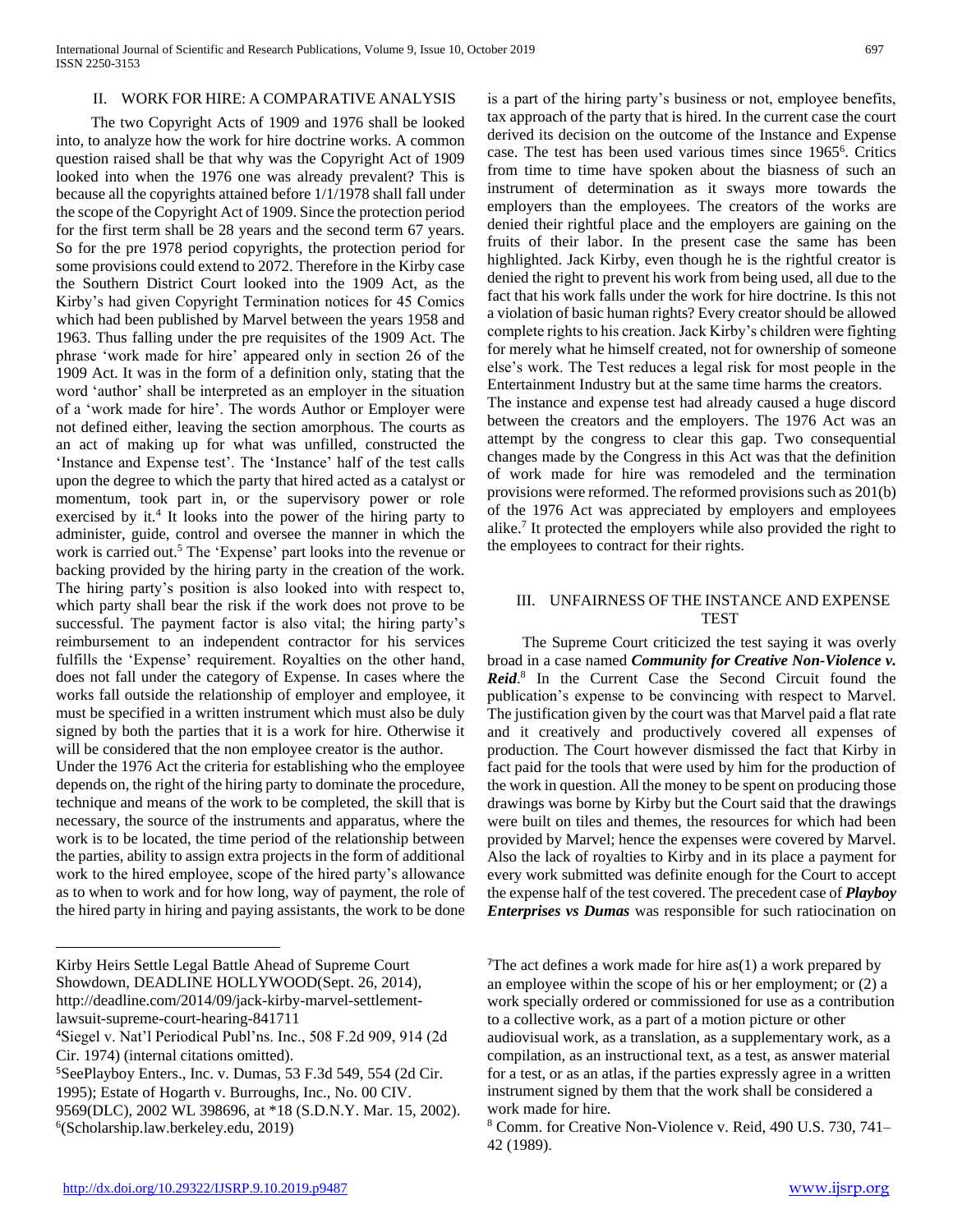part of the Court.<sup>9</sup> A freelance artist in the aforementioned case was paid a flat rate the same as Kirby was, for every work of his that was published in the Playboy magazine, thus satisfying the expense part of the test. The lack of royalties received by the creator was sufficient for the court to pronounce the relationship as a work for hire.

 Another case which would further italicize the unfairness that the test causes to creators is the *Archie Comic Publications, Inc. v. DeCarlo*. <sup>10</sup> This was a comic arena case which also acted as a precedent to the Marvel case. Daniel DeCarlo was a freelance artist who worked for the Archie Comics Publications in 1950's. He desired to establish his ownership rights and thus wanted declaratory judgment. Archie Comics contended that his work was work for hire under the 1909 act and hence he had no rights. Sabrina the Teenage Witch was the Comic that was in dispute. Just as in the case of Marvel, Sabrina the Teenage Witch had already been developed into hit television shows and movies, there was a gap in time between the creation of the work and suit being filed. DeCarlo similar to Kirby never received royalties. The court held that since Archie Comics had full dominion over editing and styling and DeCarlo was paid for every work that he produced, thus the test was fulfilled. Therefore just like Marvel, Archie Comics was allowed to have ownership rights. The continuing use of the Instance and Expense Test for Comic works by the Second Circuit as well as other courts had already sealed the deal for Marvel. Precedents such as the Archie Comics Publications Inc. v. DeCarlo already sway in favour of the employers rather than the creators, thus setting examples for future cases to be decided. As unfair as the test is under the 1909 Act it is still used.

# IV. WORK FOR HIRE DOCTRINE UNDER INDIAN REGIME

 Indian Copyright Act does not incorporate the term 'work for hire'. Nevertheless India recognizes work for hire as a concept and as in US, works created under the course of employment belong to the proprietor or the employer. The author<sup>11</sup> of a work is usually the first owner of the work. But in certain cases, as mentioned in the proviso of Section 17 of the Copyright Act, 1957, first owner of a work can be determined. In cases of literary, dramatic or artistic work, the proprietor shall be the first owner, if the work is created to satisfy the nature of employment of the author, in the absence of any agreement to the contrary. The proprietor shall be the owner only for the limited purpose of publishing the work or a reproduction of the work in a publication and for all other purposes, the author shall be the owner.<sup>12</sup>

 In the case of *Malayala Manorama v. V T Thomas<sup>13</sup> ,* a publishing house namely Malayala Manorama, claimed ownership

over the characters created by VT Thomas before joining the publishing house. An injunction was passed against the publishing house for claiming ownership over the impugned characters and it was held by the Kerala High Court that the publishing house cannot restrain the cartoonist from continuing to draw even after leaving employment. The rationale given was that the cartoonist created the impugned characters before joining the publishing house and therefore the publishing house had no role in their creation. The Hon'ble Court also passed directions restraining the publishing house from claiming ownership after terminating VT Thomas' employment. In case of any work made in course of the employment of the author, the employer shall be the first owner in the absence of any agreement to the contrary.<sup>14</sup> In the case of *Beloff v. Pressdram<sup>15</sup>*, the plaintiff, a journalist of the "London Observer", sued the publishers of "Private Eye" for publishing a politically sensitive memo that was issued by the plaintiff to the editor and senior staff of the "London Observer" about the Prime Minister. A suit for infringement of copyright was filed by the plaintiff. It was held by the court that the copyright of the memo was vested with the owners of the "London Observer" rather than him as he was employed under contract of service.

 So in simpler terms, 'work for hire' is the work which is done by an employee within the due course of his employment but the ownership of which lies with the employer. For instance, If a person works part time as a fashion designer and part time as a song writer then the employer of the person has ownership only on the designs and not on the songs. In cases of independent contractor, the employer does not have any right over the work and the author is the first owner of the work. Independent contractors are hired or creating a work on a particular subject. In the case of *London Press Ltd. V. Universal Tutorial Press Ltd.<sup>16</sup> ,* it was held that the examiner was free to formulate the questions at his own convenience and it was up to his skill and knowledge to formulate the question as long as they were ready by the the time appointed to him by the university as he was employed for the purpose of preparing question papers for which he was to be paid a lump sum. Thus he was employed under contract for service rather than contract of service.

## V. A COMPARATIVE ANALYSIS OF WORK FOR HIRE UNDER THE US AND INDIAN REGIME

 Under the copyright law of United States, Work for hire is defined statutorily. Which implies that unlike Indian law, it is not created because parties to an agreement state it to be so. It is an exception to the general rule which states that person who creates a work is the owner of the work. §101 of the Copyright Act, 1976 provide the circumstances which determine "works made for

 $\overline{a}$ 

<sup>9</sup>Playboy Enters., Inc. v. Dumas, 53 F.3d 549 (2d Cir. 1995) <sup>10</sup>Archie Comic Publ'ns, Inc. v. DeCarlo, 258 F. Supp. 2d 315 (S.D.N.Y. 2003).

<sup>&</sup>lt;sup>11</sup> According section 2(d) of the Copyright act, 1957, "author" means, — (i) in relation to a literary or dramatic work, the author of the work; (ii) in relation to a musical work, the composer; (iii) in relation to an artistic work other than a photograph, the artist; (iv) in relation to a photograph, the person taking the photograph;

<sup>2 [(</sup>v) in relation to a cinematograph film or sound recording, the producer; and (vi) in relation to any literary, dramatic, musical or artistic work which is computer-generated, the person who causes the work to be created;]

<sup>&</sup>lt;sup>12</sup> Section 17(1)(a) of the Copyright Act, 1957.

<sup>13</sup>AIR 1989 Ker 49.

 $14$  Section 17(1)(c) of the Copyright Act, 1957.

<sup>15</sup> [1973] FSR 33.

 $16$  [1916] 2 Ch 601.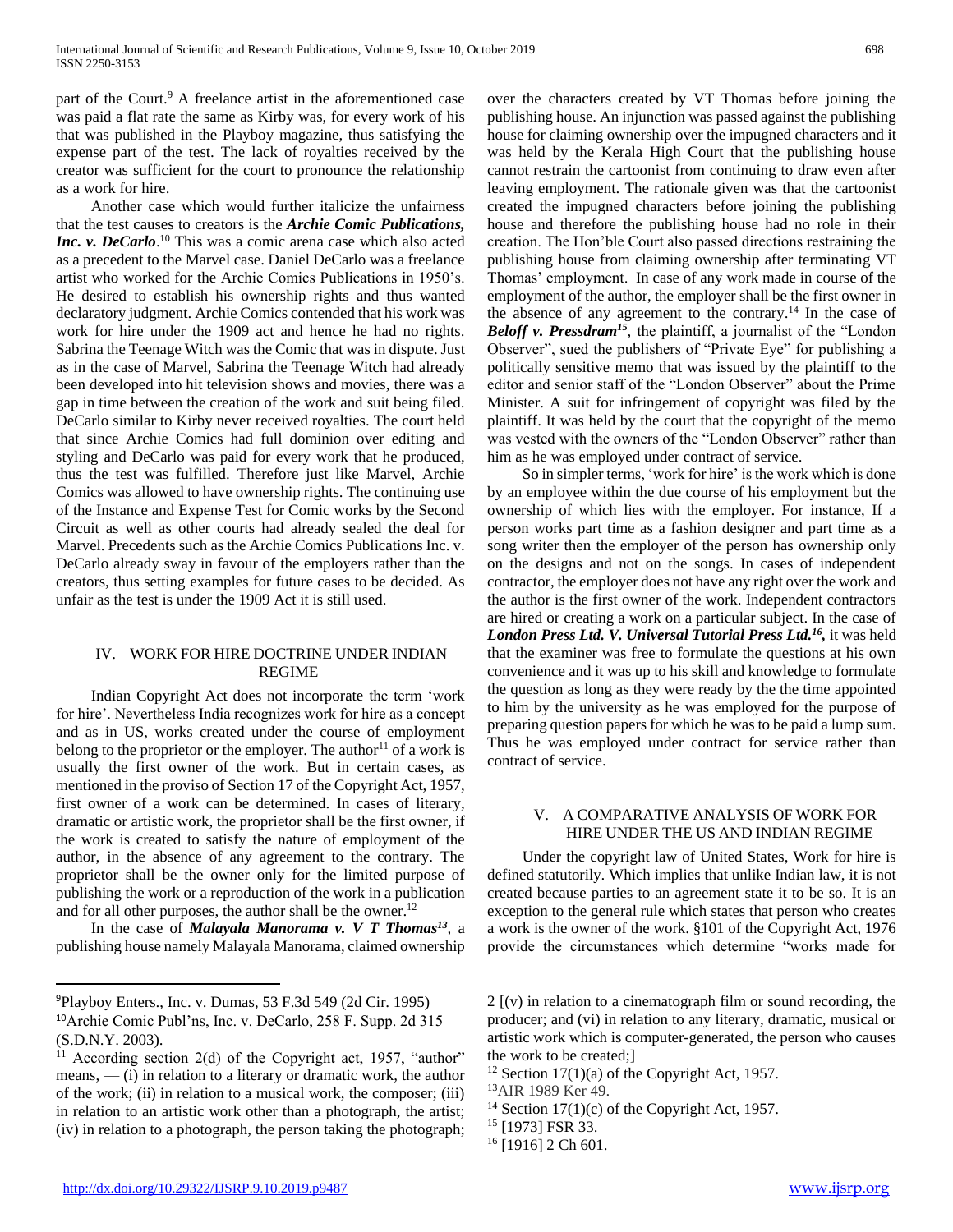hire". Under U.S. law, a work is made for hire if it is: (1) a work created by an employee within the scope of his employment or (2) a work prepared under special order or commission for purpose of contribution to a collective work as a part of an audio-visual work, translation, supplementary work, as a compilation, instructional text, test, as an answer material for a test or atlas by any independent contractor, provided that the parties have expressly signed an agreement designating the work as a work made for hire.<sup>17</sup>

 Indian laws do not statutorily define work for hire as a doctrine but recognizes it as a concept. As previously mentioned, Section 17 of the Indian Copyright Act, 1957 provides cases in which the author of a particular work cannot be considered as the first owner. The main difference between work for hire under the Indian regime and that of the US regime is that under the Indian regime, in cases of independent contractor, the employer does not have any right or ownership over the work of the author and the author is the first owner. However under the US Copyright laws, a work by an independent contractor can fall under work made for hire (a) if the statutory conditions as mentioned in the US Copyright Act, 1976 are fulfilled and (b) if there is an express agreement between the two parties designating the work to be work made for hire.<sup>18</sup>

 US courts have more difficulty is establishing work made for hire that are a result of employer-employee relationship. The main reason being the blurred demarcation of employees from independent contractors. The Supreme Court, in 1989, determined that the common law agency principle should determine whether the person is an employee or independent contractor.<sup>19</sup> With the help of these common law principles, Reid cited nearly fifteen factors for a court to consider. Later, the second circuit court in the case of *Aymes v. Bonelli<sup>20</sup>*, took the help of the test and narrowed down citing five most important factors for analysis work made for hire which included criterias like level of skill required to produce the work, whether claimed employee received employee benefits or not, etc.

# VI. POSSIBLE CHANGES

 Even though the Southern District Court of New York passed a judgment in favor of Marvel declaring the works of Kirby as "works for hire" and sided with the provision, precedent and theory giving an upper hand to the publishers, a cardinal issue of fairness and economic equity for the creators and the statutory successors was left unanswered. The question that is likely to come in one's mind after the judgment is that whether there was any chance that it could have been influenced because of Marvel's massive empire? Marvel soaking up in the rampant success of Kirby's work seemed nothing but unjust. Who could have known at the time of creation of the work that some fifty years later, Marvel could profit on such a huge margin from the works of Jack Kirby even though they came under the provision of "work for hire"? Even though both the parties ended up in a settlement, and it can be so assumed that the Kirbys received an ample amount from the settlement, they still had to undergo nearly five years of litigation, costs arising therein and the trauma adding up to it. The question that arises here is that does the settlement amount compensate for all the emotional trauma and litigation costs over the years? Another important aspect, that one can preponderate upon is, if the Copyright Act 1976 had come into force then the work for hire provision governed under the 1909 should have been struck down or not be used.

 It is therefore pertinent to draw a middle ground for the creators to save the hassle of going through the costly uncertain litigation costs for claiming the apparent disputed rights and monetary benefits. In cases like that of Kirby's, one course of action to achieve a fair and square outcome was to replace the instance and expense test with a statutory rule to mandate royalty payments from the publisher to the creator or the statutory successor of a work which is governed by the 1909 Act if the profits from the work exceeded a particular threshold as determined by the parties earlier.

 Another discrepancy arises in the Instance and Expense test which is more employer centric and favors them hugely. It provides that when one person engages another person in the production of a work of an artistic nature, irrespective of whether as an employee or as an independent contractor, then in the absence of any contract to the contrary, it is presumed that the title of the copyright shall belong to the person at whose instance and expense the work is done<sup>21</sup>. It is pertinent to mention that in creation of the work, certain amount of labor, time, skill and intellectual creativity is invested by the author and therefore the copyright should be vested with the author or creator rather than the one employing him. Copyright is a legal means of protecting a creator's original work. However in case of the instance and expense test, the original work of the creator is protected but the right is given not to the creator but to the person employing the creator who has absolutely no creativity in the work whatsoever. This amounts to a clear violation of human rights. Therefore the doctrine is advocated for modification so that there could be an even field for creators and the publishers.

workfor-hire list, some doubt remains as to their potential to be recognized as works made for hire.

<sup>18</sup>US Copyright Office, [Circular 9: Work-Made-For-Hire Under](http://www.copyright.gov/circs/circ09.pdf)  the 1976 Copyright [Act.](http://www.copyright.gov/circs/circ09.pdf)

<sup>19</sup> Comm. For Creative Non-Violence v. Reid, 490 U.S. 730 (1989).

<sup>21</sup>*[Lin-Brook Builders Hardware v. Gertler](http://scholar.google.com/scholar_case?case=18060321505511476664)*, 352 F.2d 298, 300.

 $\overline{a}$ 

<sup>&</sup>lt;sup>17</sup> In 1999, Congress added sound recordings to the work-madefor-hire category list. Intellectual Property and Communications Omnibus Reform Act of 1999, Pub. L. 106- 113, 113 Stat. 1501 (Nov. 17, 1999). The next year, the Work Made For Hire and Copyright Corrections Act of 2000 struck the sound recordings amendment, but failed to completely close the door. Pub. L. No. 106-379, 114 Stat. 1444 (Oct. 27, 2000). Instead, the 2000 Act added a statement that neither the insertion nor the deletion of sound recordings from the list "shall be interpreted to indicate congressional approval or disapproval of, or acquiescence in, any judicial determination by the courts or the Copyright Office." Thus, although sound recordings are no longer on the inclusive

<sup>20</sup> 980 F.2d 857, 862 (2nd Cir. 1992).